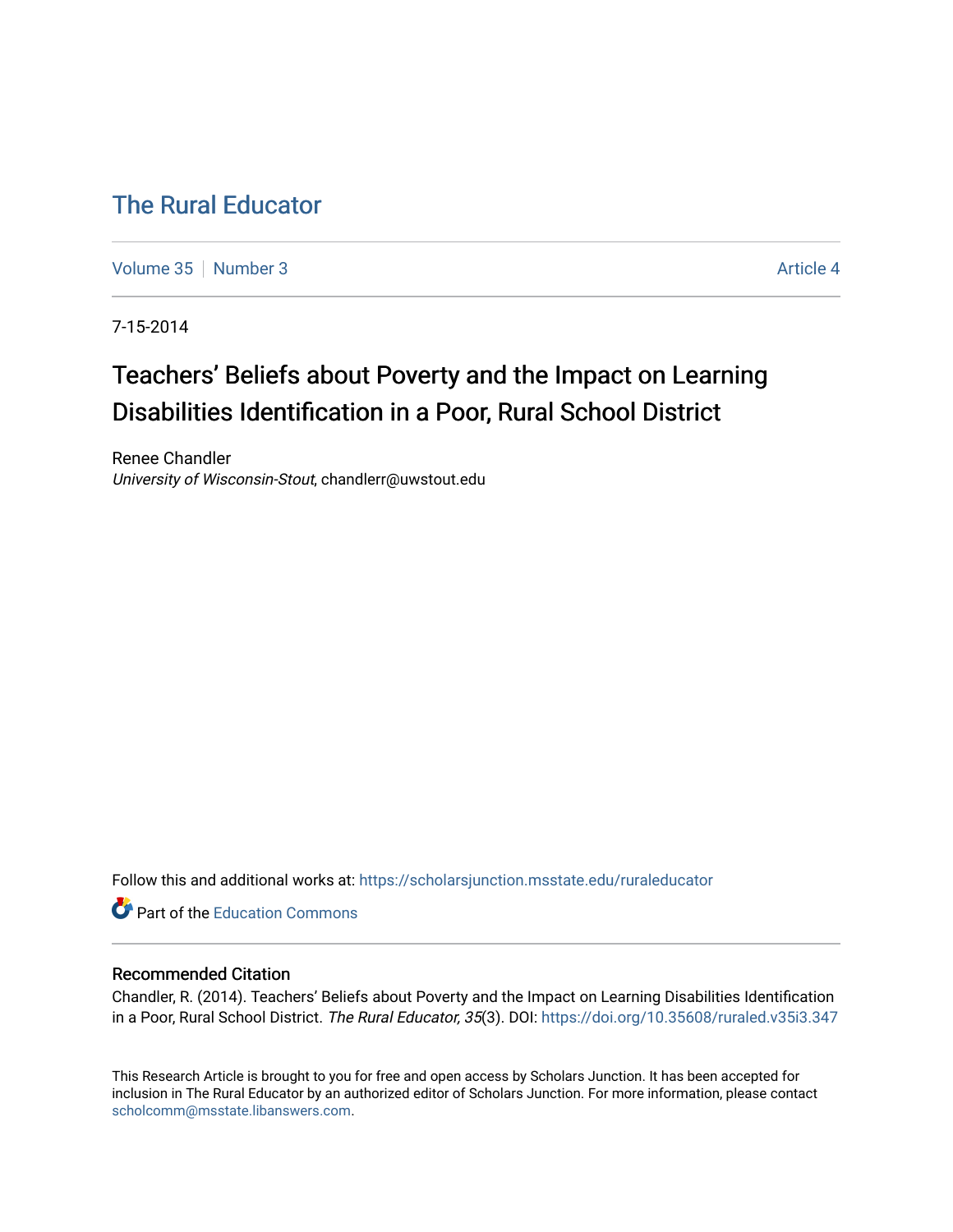# **Teachers' Beliefs about Poverty and the Impact on Learning Disabilities Identification in a Poor, Rural School District**

# **Renee Chandler**

*University of Wisconsin-Stout*

*This qualitative case study examined a rural school district where many of the students live in poverty. The purpose of the study was to develop a deeper understanding of the learning disability (LD) identification process as implemented in a high-poverty rural setting. Analysis of the data revealed the prevalence of some stereotypical beliefs regarding poverty. In addition, the findings revealed use of a traditional, Intelligence Quotient (IQ)- Achievement discrepancy model rather than Response to Intervention (RTI). Furthermore, participants conveyed that their deliberations do not typically include the legally required consideration that other factors (such as poverty) may be the primary reason that the student is struggling. Recommendations include providing educational activities to challenge stereotypical beliefs about people living in poverty, considering socioeconomic reform in discussions about school improvement, supporting teachers in their efforts to meet the needs of all students in their classrooms, and implementing assessment methods designed to help students receive the assistance needed as early as possible.*

**Key words***:* rural education, rural schools, high-poverty schools, learning disability

Socioeconomic status serves as the strongest single indicator of students' educational outcomes. Based on a comparison and analysis of test scores, generally children attending high-poverty schools perform at much lower levels in reading and mathematics than their peers who attend low-poverty schools (U.S. Department of Education, 2007). Rural children are more likely to be poor than either nonrural children or children in the United States overall (O'Hare, 2009). In addition, economic development in rural areas is hindered by many elements: low population, lack of infrastructure, dependence upon one employment sector, fewer resources, and lower levels of educational advancement (Jensen, 2006).

This qualitative case study examined one specific rural school district where many of the students live in poverty. The purpose of the study was to develop a deeper understanding of the learning disability (LD) identification process as implemented in a highpoverty rural setting. In working toward this purpose, the researcher explored these questions: What do teachers in a poor rural school district believe about poverty? How do these assumptions impact teachers' decisions on LD eligibility? The research presented in this paper has significance because of its rural context, because it is a qualitative study in a field traditionally dominated by quantitative research, and because it adds to the literature addressing a topic that is highly relevant

due to the current implementation of the 2004 revision of the Individual with Disabilities Education Act (IDEA) that introduces new assessment strategies for determining LD eligibility.

The definition of LD has been a controversial topic since the late 1960s (Bateman, 2005). There is significant evidence that the lack of a consistently applied definition has led to misidentification of LD in the U.S. (Dombrowski, Kamphaus & Reynolds, 2004). Findings of one study indicated only 39 percent of students with the LD label actually qualified for services based on the official definition and criteria for eligibility (Bocian, Beebe, McMillan, & Gresham, 1999).

Lack of consistency in how learning disabilities are defined is evident. For example, a student may qualify for services because of a learning disability in one state but not in another, Weintraub, 2005). While the overall incidence rate of students receiving disabilities services is consistent across states, there are apparent differences in how diagnostic criteria or practices are used within each state to determine who is or is not learning disabled (Weintraub, 2005). In other words, the same percentage of students are identified as having a need for special education, but states differ in the labels they assign students.

Given the definition provided in IDEA 2004, the federal government charges schools with the responsibility of deciding which children qualify for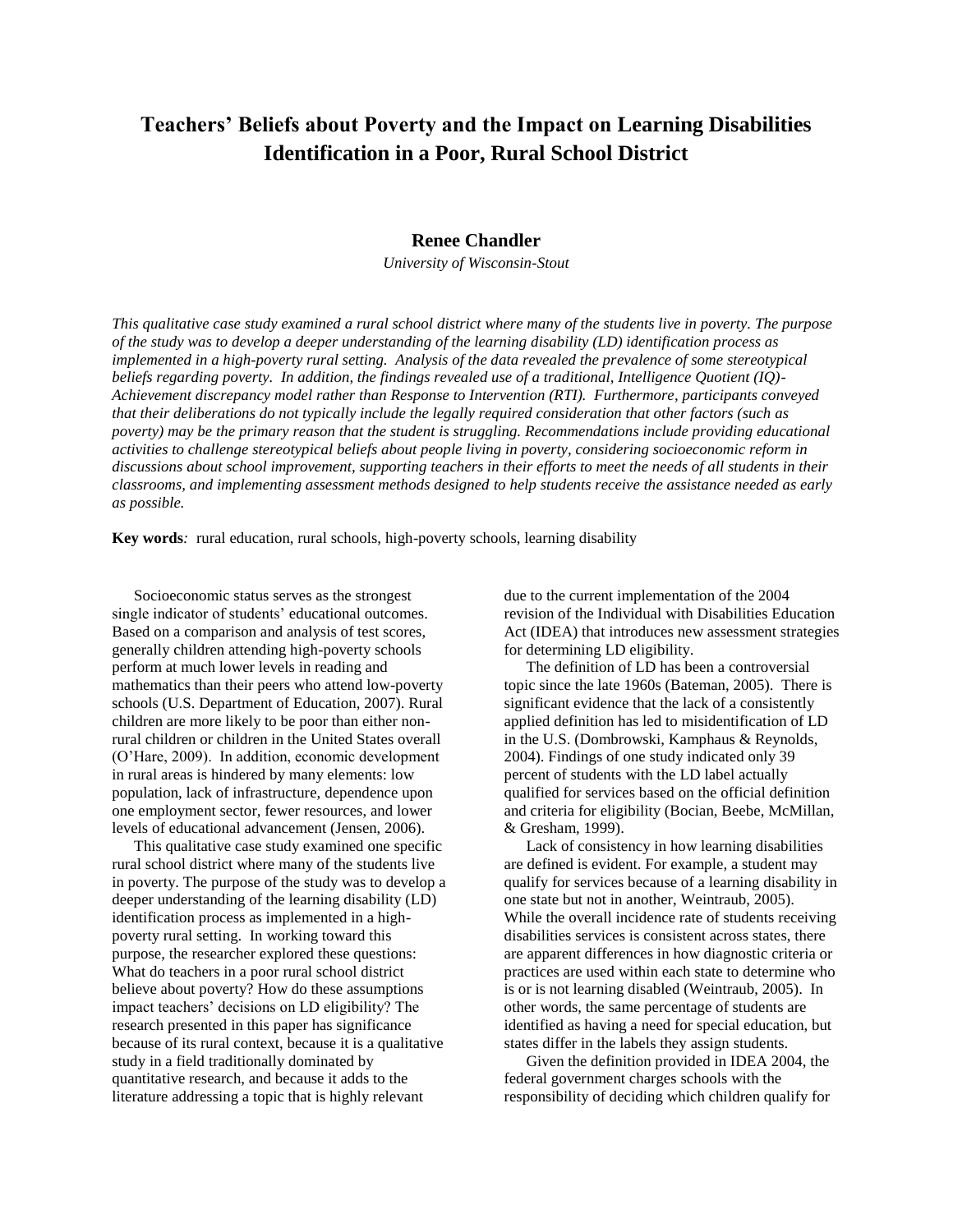services under the category of Specific Learning Disability. Traditionally, schools have used an IQ-Achievement discrepancy model which entails determining the child's intelligence using an individually-administered IQ test. The IQ test supposedly provides an estimate of the child's potential for learning. Special education teachers or school psychologists also administer an achievement test to determine how much the child has actually learned. Using the IQ-Achievement discrepancy model, the two scores are compared and if there is a significant discrepancy between the child's IQ (innate ability) and achievement (actual performance on academic tests), the child can be labeled as having a Learning Disability (LD) (Fuchs & Fuchs, 2006).

There are several criticisms of this particular model. The tests used to measure IQ and achievement only provide a limited amount of information about how a child actually performs in the classroom (Lerner & Johns, 2009). In addition, the assessments used do not always discriminate between actual learning disabilities and the results of inadequate teaching. Another criticism of the discrepancy model is that students can be misidentified due to teacher or testing bias.

Perhaps the most problematic issue with the IQ-Achievement discrepancy model is that it is a "wait to fail" approach. Statistically speaking, most children with LD are not identified until age nine (Lerner & Johns, 2009). It typically takes a number of years before the discrepancy between a child's achievement and IQ is severe enough to qualify for services. While educators are waiting for the student's achievement to drop far enough to meet the criteria for a severe discrepancy valuable learning opportunities for more intense instruction are lost. Hence, the commonly accepted premise that the IQ-Achievement discrepancy model is a "wait to fail" approach (Turnbull, Turnbull, & Wehmeyer, 2007).

In the most recent revision of special education law (IDEA 2004), states are granted the option of using a Response to Intervention (RTI) method of identifying students with LD in lieu of the traditional discrepancy model. The intent behind RTI is to provide struggling students with appropriate interventions before they experience repeated academic failure (Turnbull, Turnbull, & Wehmeyer, 2007). Although the specifics of implementation are decided upon by individual school districts, RTI is based on the premise that all students are provided with "generally effective" instruction by their classroom teacher and that progress is monitored on a consistent basis (Fuchs et al., 2003). An RTI model also includes the principle that any student who does not respond to typical instruction has an opportunity

for more explicit, intensive, and/or supportive instruction (Torgesen, 2002).

Potential benefits of the RTI approach include research-based instructional practices for all students and early intervention (Fuchs et. al., 2003). Instead of "waiting to fail," students begin receiving intensive instruction at the earliest sign of trouble. Students whose learning needs can be remediated through more systematic instruction do not require placement in special education programs. Students who do not meet the severe discrepancy criteria are still having their academic needs met. An IQ test, which does not provide useful data for instructional planning, is no longer a part of the eligibility process (Lyon et al., 2001).

There is also evidence that the "exclusionary clauses" of the LD definition (i.e., environmental, cultural, or economic disadvantage) are often ignored (Fletcher & Navarrete, 2003). Harris, Gray, Davis, Zaremba, & Argulewicz (1997) found that less than half the school psychologists surveyed considered exclusionary criteria when making a diagnosis of LD and 37 percent admitted ignoring or trying to get around the exclusionary clauses. There is evidence to suggest that these practices serve to provide struggling students with services, even if the diagnosis is incorrect (Shepard, 1983).

The lack of consideration of exclusionary clauses is particularly relevant in the context of a highpoverty rural school. Rural poverty, in particular, has been largely ignored in the scholarly literature as well as in the popular media. Although more than nine million impoverished people live in rural America, we hear relatively little about rural poverty (Books, 1997). Data reveal the assumption that poverty is an urban problem is misguided. In 2007, 22 percent of children in rural areas were poor compared to only 17 percent in urban areas (O'Hare, 2009). In addition, rural children are more likely to be living in deep poverty, with family incomes less than 50 percent of the poverty threshold (O'Hare, 2009).

Perceptions about the rural poor are also significantly different from perceptions of the urban poor. According to Books (1997),

Popular mythology gives us a picture of the rural poor as self-sufficient farm families content with the pleasures of the simple (and simple-minded) life. Seen apart from this "distorting glass," however, rural poverty would force a closer look at some of the exploitation and injustice that structures United States society and affects its educational practice profoundly. (p. 74) Because we view the rural poor through a

"distorting glass" and because the rural poor are sparsely distributed over large areas, they are easier to ignore. There is a lack of literature specifically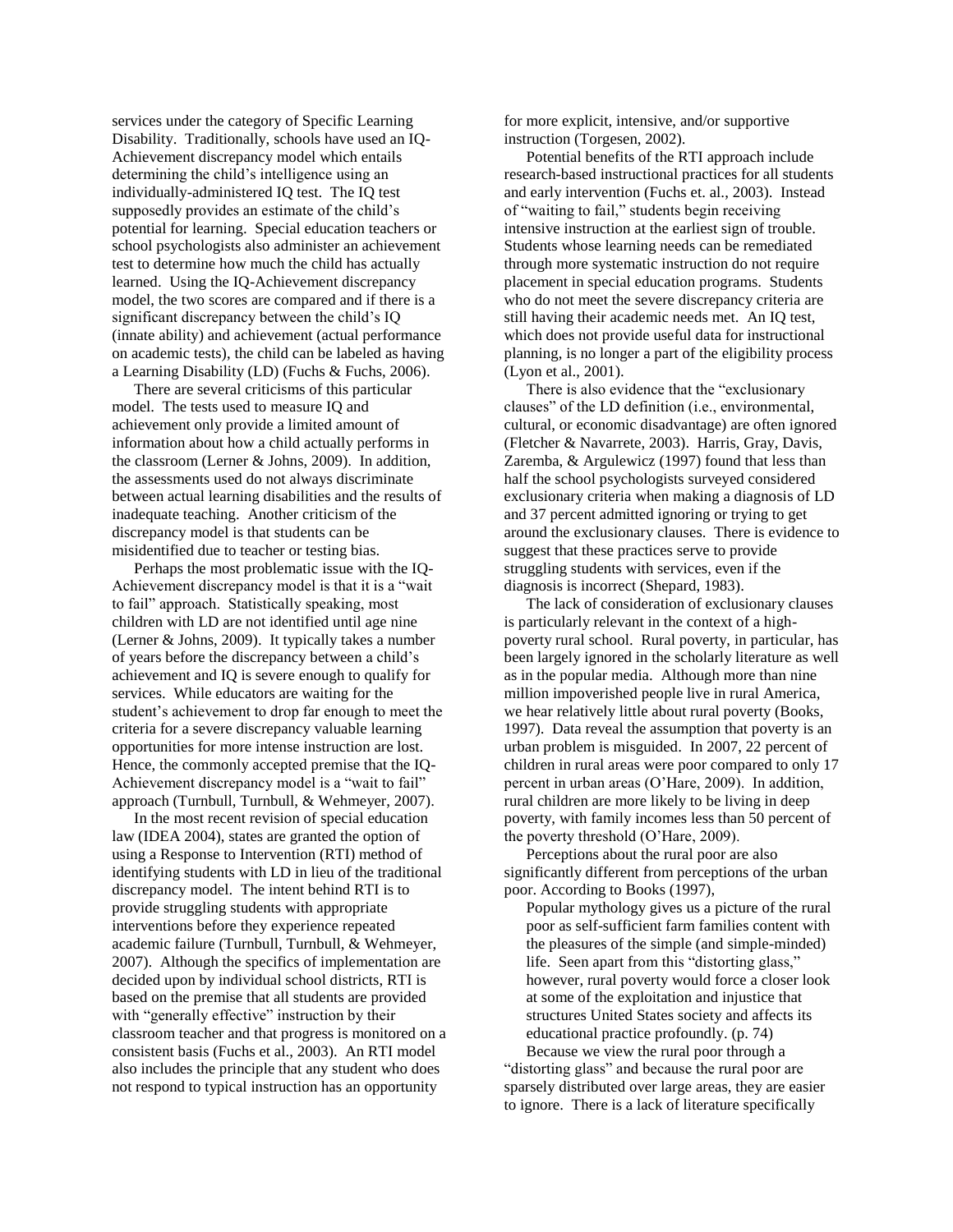addressing high-poverty rural schools even although rural children are more likely to be poor than either non-rural children or children in the United States overall (O'Hare, 2009).

#### **Method**

The research methodology for this study was designed using a qualitative case study framework. The methods included semi-structured interviews of teachers, detailed observations of the setting, and a review of online documents to secure data about the school district and the community. This approach allowed the researcher to examine the experiences of the teachers from their own perspectives within a very specific context.

True to the qualitative paradigm, this study presents a rich description of the teachers' stories told from their frames of reference. The researcher selected a sample of one school district with 11 participants within that district in order to develop a richer, cultural description of the context. Gilligan (pseudonym) was selected for the study because it had high numbers of students receiving free and reduced lunch and it was located in a rural setting. The participants were volunteers from the larger population who were recruited via e-mail and a snowballing technique whereby teachers who knew the researcher professionally encouraged their colleagues to participate in the study.

#### **Context**

Gilligan is a small rural town with a total population of 1,410. The houses are mostly singlefamily dwellings built in 1939 or earlier. The median value for a house in Gilligan is less than half the average home price for the state. In 2007, the median household income in Gilligan was \$31,330 compared to a state average of \$50,578. Approximately half of Gilligan's students live in the residential area within the village limits with the other half living in the surrounding rural countryside. The country homes are scattered randomly among the gently rolling hills, swamps, and forestland that encircle Gilligan. Although the countryside is beautiful, many of the homes are rundown farmhouses or trailer houses with inadequate plumbing and insulation.

Gilligan Elementary School and Gilligan Middle/High School are located on the same campus on the west end of town. There are 337 students enrolled in Gilligan Elementary School, 111 students at the middle school, and 160 at the high school. The school buildings are outside the town of Gilligan along the highway which means that both "town" students and "country" students are transported by

bus each day. The land immediately surrounding the school grounds is open field with a few scattered clumps of trees. The school facilities appear to be more than adequate for their purpose with the high school boasting an indoor swimming pool and the elementary school is surrounded by the usual collection of playground equipment. Outward appearances of the schools alone would not indicate that this is a high-poverty school district.

Semi-structured interviews were conducted with 11 teachers from the elementary, middle, and high school settings. Potential research participants were contacted by e-mail. Additional participants were recruited using a snowballing technique, including an informational statement the researcher made at a staff meeting. Of the 11 teachers interviewed for this study, five were general education teachers and six were special education teachers. Of this sample, seven were elementary school teachers and four were secondary (middle school/high school) teachers. Nine interviewees were female and two were male. The ages of the participants ranged from mid-20s to late 50s, with years of teaching experience ranging from one to 28. It is important to note that ten of the 11 participants self-identified their socioeconomic background as middle class, with the final participant describing her socioeconomic background as both poverty and middle class. It is interesting to note that only three of the 11 teachers reported their current residence as Gilligan. Four of the 11 teachers had not taught anywhere other than Gilligan, and only two of the 11 participants had taught in urban settings. These factors may impact their impressions and beliefs regarding the situation at Gilligan.

I used a semi-structured interview format, working from a set of open-ended questionsbut allowing the conversations to go where the participants led. The interview protocol included questions about teachers' background, their school and the socio-economic background of students, challenges and rewards of their position, special needs referral processes and in-class interventions. Sometimes the questions led to other topics that the participants felt were relevant to their experience. Most interviews were concluded within 45 minutes, although one interview was significantly longer at 72 minutes. Participants were interviewed at times and places identified as convenient by each individual.

Interviews were transcribed and then analyzed using a combination of qualitative software (NVivo), researcher coding, and peer review. Participants were given the opportunity to review their transcripts for accuracy. Observations of the setting, the behavior of the participants, and field notes related to other interactions that the researcher had while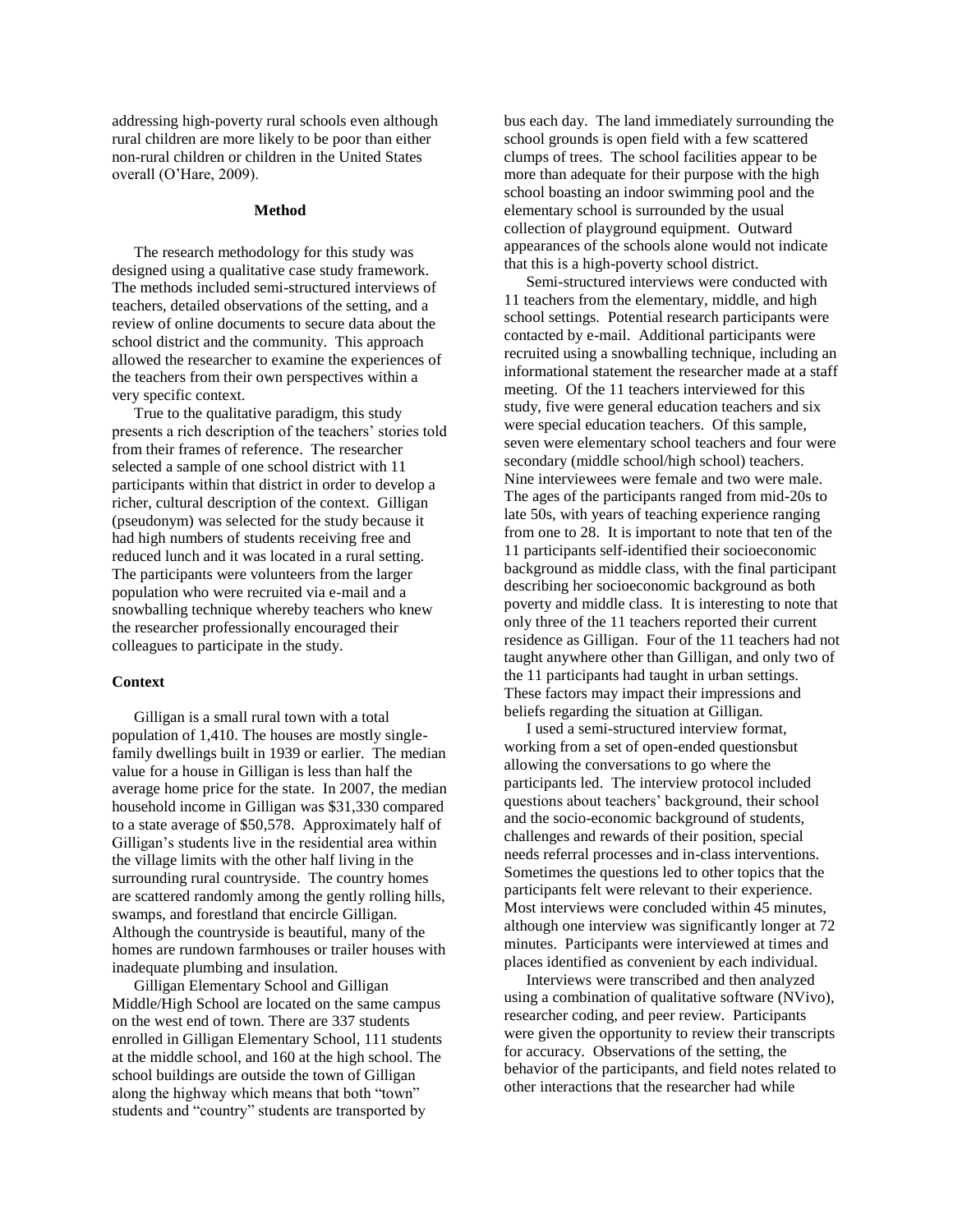visiting the schools were also made throughout this process and recorded in field notes.

#### **Findings**

Qualitative researchers do not approach research with a particular hypothesis to be proven or disproven, but rather examine complex topics in the context in which they occur (Merriam, 2009). Most qualitative research projects attempt to understand the complexities of the situation under investigation rather than to provide a strict definition or interpretation of the construct in question (Bogdan & Biklen, 2006). True to the qualitative paradigm, this study reports its findings as themes that emerged through careful analysis of the participants' own words rather than statistical results. Analysis of the data yielded six primary themes. The first three themes highlight teachers' assumptions. The fourth illuminates teachers' backgrounds, and the fifth and sixth pertain to pre-referral interventions and the discrepancy model.

#### **Assumption: Hard Work Overcomes Poverty**

All eleven of the teachers interviewed made comments that reflect a belief that hard work overcomes poverty. This idea infused many of the stories and explanations that the Gilligan teachers shared. A general education teacher who teaches middle school math and science stated: "There's a few kids that seem like they might be struggling, but they could do it if they wanted to. They don't do anything to make themselves better. They don't ask for help, they don't work, they don't pay attention, but they can do it because we've seen them do it before." The teachers' beliefs about student performance reflected our society's emphasis on the principle that hard work surmounts all obstacles. This philosophy supports the practice of "blaming the victim": When students in poverty fail, they must not be working hard enough.

This belief that hard work overcomes poverty does not take into account the myriad of circumstances that make hard work in school seem fruitless to many students in poverty. A conclusion that can be drawn from this finding is that there is a mismatch between what the teachers believe and what the students have experienced that may cause dissonance or lack of trust of which the teachers may not be aware. The belief that parents may not be working hard enough has implications for the teacher-parent relationship as well.

# **Assumption: Schools Can Fix the Poverty Problem**

More than half the teachers (7 out of 11) made comments supporting the belief that schools can and/or should "fix the poverty problem." While it is certainly more convenient to place the responsibility for success on students and parents, Gilligan teachers felt a strong obligation to their students and attempted to take responsibility for meeting their needs, both academic and personal. The middle school special education teacher provided numerous examples of how she, in conjunction with the school and the community, helped students meet some of their basic needs such as food and clothing:

*We've got a supportive community here, so I've got a cupboard full of clothes. If someone needs clothes, if somebody needs shoes, if somebody needs t-shirts, we can take care of our own. I've got people that bring coats in for kids. A couple of times a year I'll get a call from someone in the community or an organization asking if there's anyone who needs something. We help kids out with eyeglasses and that kind of thing. We've got working poor families who really struggle if one of the kids breaks their glasses. I always have enough money in my budget to meet basic needs if we have to. I always have peanut butter and things here for snack if I have hungry kids.* Additional teachers talked about inviting students

to eat lunch in their classrooms, spending time with students after school to assist with academics, and even volunteering to run supervised study sessions on Saturdays.

Although literature supports the assertion that "fixing the poverty problem" is beyond the scope of what schools and teachers can achieve (Gibboney, 2008; Rothstein, 2008), teachers expressed a fervent desire to help their students "overcome" poverty. It is interesting to note that the most obvious statements supporting the belief that schools can and should fix the poverty problem came from special education professionals.

Because teachers expressed the belief that they can make a meaningful contribution to "fixing the poverty problem," it could be concluded that teachers take responsibility for their students' learning and well-being even when there is evidence that students in poverty do not have access to the same advantages as their middle class peers. Another conclusion that can be drawn from this finding is that teachers are not seeking solutions outside their own innovation and hard work. In other words, they do not question the larger socioeconomic structure that has placed the families at Gilligan in poverty. Acknowledging the role of the economic structure could lead teachers to advocate for their students on an economic level, not just an academic level. Equally important, teachers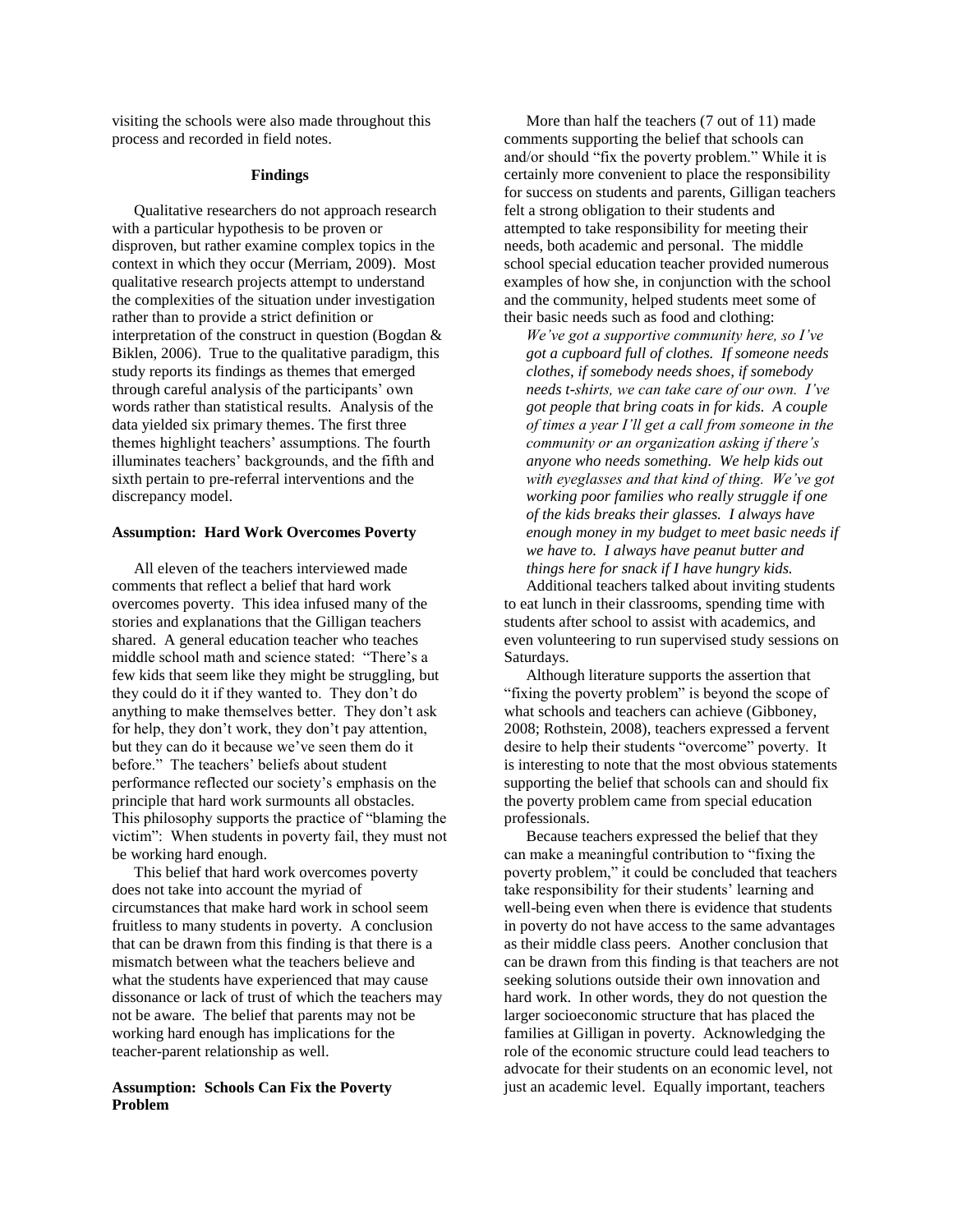could provide students with the knowledge they need to advocate for themselves.

#### **Assumption: "It's not that bad here**

Many of the Gilligan teachers (7 out of 11) expressed a conviction that supported the idea that "It's not that bad here." Although Gilligan has a high poverty rate and students are dealing with issues that their middle class peers in neighboring school districts do not need to consider, some teachers minimized the impact of poverty by citing other positive attributes of the Gilligan school district and community. Contrary to what the statistics tell us about Gilligan, the high school science teacher's comments reflected a belief that all schools have their problems and Gilligan is really no different than any other school district:

*I don't think teaching here is any different than teaching anywhere else. Like every job, you've got different headaches. Teaching in a poor, rural school is like teaching anywhere else. You have the same number of headaches, just different ones. Instead of worrying about keeping up with the curriculum and what other teachers are doing, you're worried about whether the kid is going to get supper and if they're off the streets* 

*at night… I talk to a lot of teachers in a lot of other schools and I don't think [Gilligan] is any worse or any better than anywhere else. We're just average.*

As a result of their belief that "It's not that bad here," teachers are less likely to question the conditions in which their students live. They are also less likely to look beyond the immediate situation and examine the larger social implications and advocate for their students or their school when it comes to accessing resources or making systemic changes. If it is not that bad in Gilligan, why would anyone need to do anything to fight for substantial change?

#### **Teachers Come from Middle Class Backgrounds.**

Another theme that persistently surfaced throughout the data was the mismatch between the social class lenses of the teachers (which were typically middle class) and the social class experiences of the students they were attempting to serve. A vast majority of the teachers (10 out of 11 [90.9%]) reported that their own social class background was middle class and all of the teachers (11 out of 11 [100%]) made comments that support middle class values and beliefs. This difference in socioeconomic experiences contributed to the beliefs revealed in findings one through three. The middle

class lens that most educators bring to the school setting significantly impacts their interpretation of the situation and how to deal with it. This is a theme that has persisted across settings and can be explained through Lott's (2002) theory of cognitive and behavioral distancing. Lott contends that middleclass people tend to respond to issues about poverty with ignorance, because they are largely isolated from and do not personally know poor people. A comment from the high school special education teacher highlighted this phenomenon.

*A kid will give excuses for everything. Why his family doesn't have money, why he is failing in school, why he did not get his homework done. There is always an excuse. I talk to him and his response is you don't know how I live, you don't understand.*

Ten of the 11 teachers interviewed self-reported growing up in a middle class household. Many of their comments reflected a mismatch between their own backgrounds and that of their students. The mismatch between the teachers' socioeconomic backgrounds and the lived experiences of their students is not unusual. In most high-poverty schools, students are taught by teachers whose backgrounds are dissimilar to their own. The majority of teachers in American schools are white, middle-class females (Diffily and Perkins, 2002; Olmeda, 1997). The increasingly diverse population of students in the schools, including in the area of socioeconomic status, has amplified the difference between the backgrounds of most teachers and the students for whom they are responsible (Zeichner, 2003).

A conclusion that can be drawn from this finding is that unexamined differences in social class experiences may lead to misunderstandings about expectations. Students are affected by this mismatch because teachers do not have adequate insight about how poverty influences life opportunities. This lack of understanding leads teachers to blame students and hold them accountable for their own success or failure rather than providing them with the support and advocacy that they need.

## **Pre-referral Interventions were Minimal**

All of the five general education teachers interviewed expressed the view that at the pre-referral stage "*we just have to show that we tried*." The general education teachers reported trying prereferral interventions that were well-intentioned but did not provide struggling students with more intensive instruction. They reported interventions such as preferential seating, after school assistance, and extended time on tests and quizzes. The special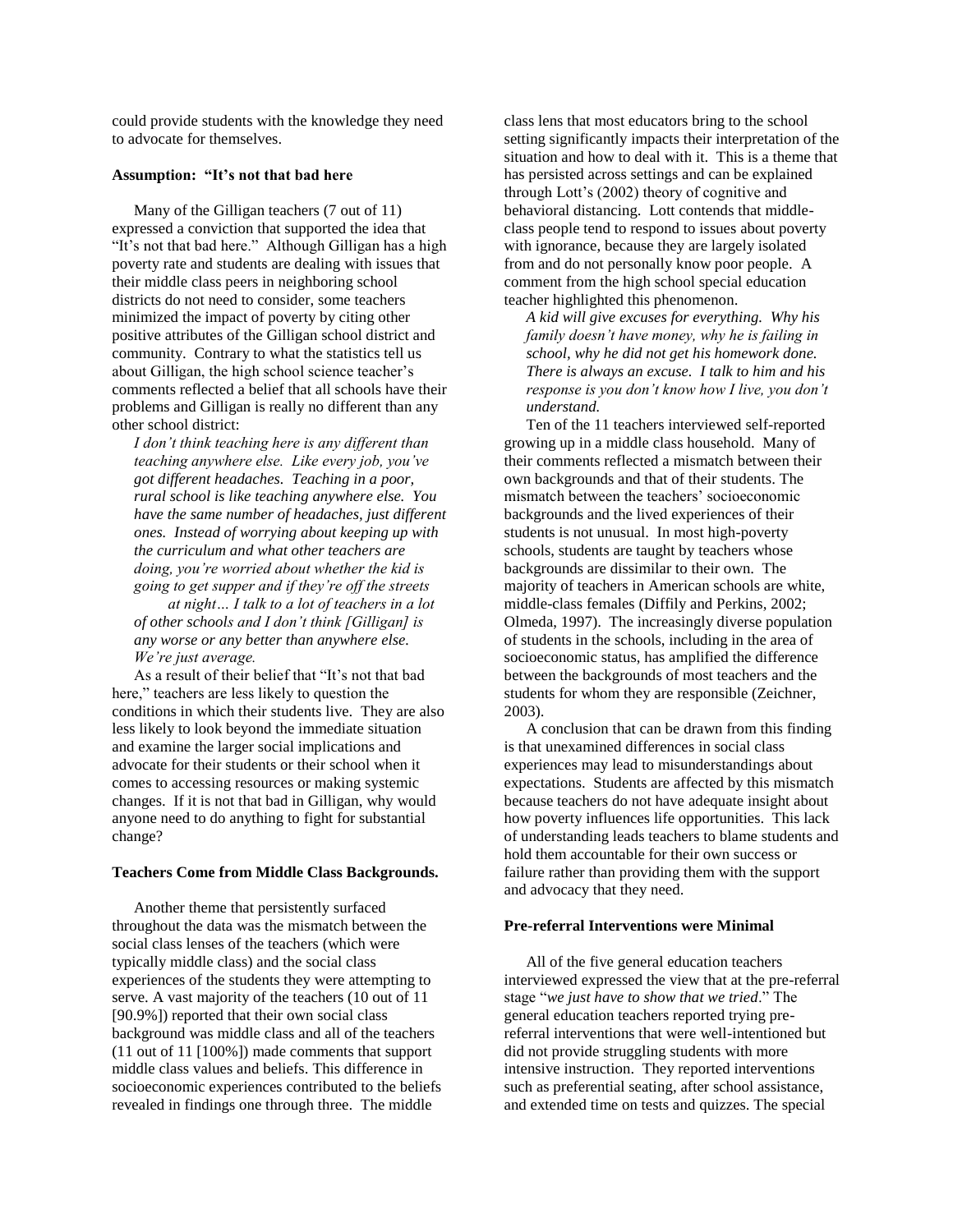education teachers' statements corroborated this finding, reporting that their general education colleagues tried minimal interventions prior to submitting a referral. According to one elementary special education teacher:

*I don't think a lot of things have been tried before teachers refer students. I think some things have been tried in some cases, but not always. Mostly just giving them a little more attention, checking in with the student on an individual basis to make sure they're getting it.*

As reflected in this statement, the pre-referral interventions that were being implemented would certainly not meet the Response to Intervention (RTI) criteria for intense, research-based interventions. The other elementary special education teacher shared a similar sentiment:

*And other times I think for some teachers it's easier to give up and say, "Oh, there must be something wrong." They pass the buck rather than make an honest effort to give the student what they need.*

This finding might indicate that teachers are interested in getting students specialized help at the earliest point possible and that they believe that more intensive pre-referral interventions simply delay the acquisition of services. This finding could be used to support the conclusion that the teachers in this highpoverty setting do not see the value in attempting more intensive interventions for struggling students. Perhaps the poverty factor influences the expectation that students who struggle are not going to succeed in the general education classroom. Another possible conclusion is that teachers have not been provided with the knowledge and skills to implement the more intensive interventions that are characteristic of the RTI model.

## **IQ-Achievement Discrepancy Model is still in Place**

A majority of the special education teachers interviewed (5 out of 6) described an IQ-Achievement Discrepancy model for determining LD eligibility and reported that the discussion about exclusionary factors was either not occurring or was occurring without parent knowledge. Finding Six is based on data that reflect how teachers talked about the identification process. The researcher asked the general education teachers questions such as, "How do you go about determining if a child should be referred for special education?" and "How has special education referral changed since the beginning of your career?" The special education teachers were asked questions such as, "What types of data do you use to determine eligibility for LD?" The terms "IQ-

Achievement discrepancy model" and "RTI" were purposefully avoided and more open-ended questions were asked to see what the teachers would say without being directly prompted with language that might affect their responses. Because of this line of questioning, many teachers mentioned neither the IQ-Achievement discrepancy model nor RTI.

Finding Six was supported by teachers' statements relative to the decision to refer, the appropriateness of the referrals made, and the actual identification process. The teachers also made limited reference to RTI and their responses indicated that they had limited knowledge of RTI, with only one participant reporting the RTI had been implemented at Gilligan. None of the other participants made comments in support of this statement.

Evidence indicated that legal mandates outlined in the Individuals with Disabilities Education Act (IDEA) 2004 and in state law were not being followed. For example, parents were not truly being included as decision-making partners but were invited to a meeting where the decisions had essentially already been made. The lack of RTI implementation and the avoidance of the discussion regarding exclusionary factors were also noteworthy. One conclusion that can be drawn from this finding is that the teachers are student-centered rather than system-motivated and do not see the value in following the letter of the law. In other words, if they can get assistance for a struggling student by disregarding certain aspects of special education law, then they will do so. Another potential conclusion is that the teachers do not have adequate training in LD identification, particularly in light of IDEA 2004. Even the youngest teachers took their coursework in special education prior to the widespread implementation of RTI. Many of the teachers have not taken special education coursework for many years, meaning RTI was not even a component of the teacher education curriculum. This study found no evidence of RTI professional development provided for the Gilligan teachers and data indicated that school and District administrators had stated that Gilligan should "hold off" on RTI implementation for now.

Throughout the study, the participants' own words were used to support the findings. Teachers are in the unique position of seeing what happens every day in the classroom and they also have firsthand experience in how the implementation of policy actually occurs. Using the teachers' voices to develop the themes provided a deep description of the situation under investigation and also added authenticity to the findings. In summary, the findings suggest that the teacher's middle class backgrounds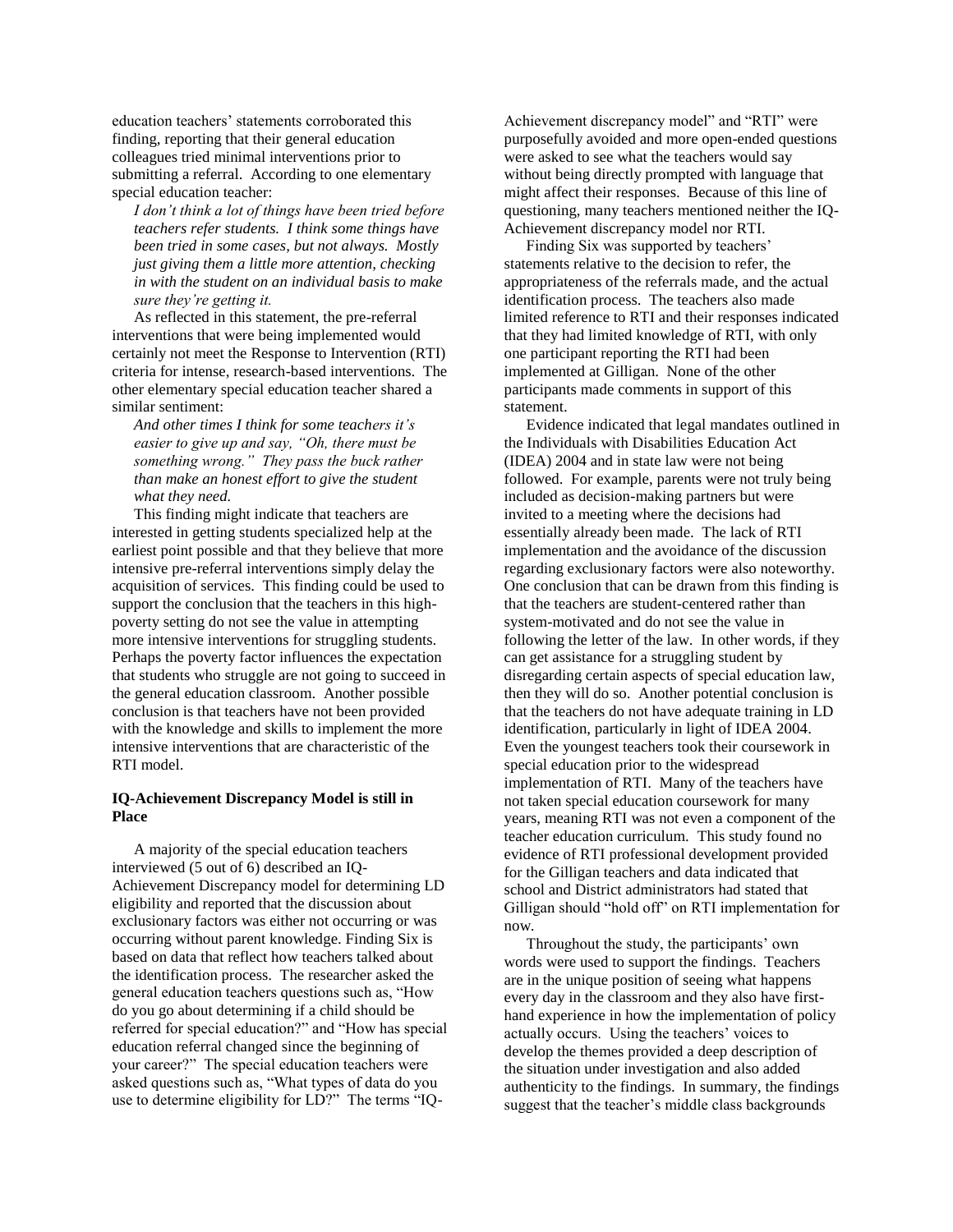and attitudes about poverty significantly impact their ability to understand the context from which their students come. In addition, there is a mismatch between the teachers' perceptions of the LD identification process and what is mandated by law.

#### **Recommendations**

After careful examination of the findings, the following recommended actions are submitted for consideration by teachers, school administrators, and education scholars:

# **Action 1: Institutions of higher education and school district administrators should provide educational activities to both future and current educators that challenge stereotypical beliefs about people living in poverty.**

The stereotypical beliefs that teachers hold about poverty are highly evident in the findings. It is likely that teachers do not realize that they are placing blame on students and parents. Taking a closer look at the facts about poverty and challenging taken-forgranted assumptions about the poor is critical to the formation of positive relationships and finding ways to help all students be successful. "Mythology cannot, in the long run, inspire better instruction" (Rothstein, 2008). Once the myths have been uncovered and analyzed, educators will be in better position to focus on solutions rather than blame. In order to effect meaningful change, educators need to cease the blaming and focus efforts on solutions that improve instruction and relationship-building.

Teachers are negatively impacted when society places blame on high-poverty schools for their failure to address the multitude of issues with which they are presented. Blaming schools for circumstances they cannot change does not solve the problem. Education scholars have an obligation to make stakeholders aware of the challenges for which schools should and should not be held accountable.

# **Action 2: Policy makers should consider socioeconomic reform in discussions about school improvement.**

Improving educational outcomes for students in high-poverty schools can only be accomplished with a combination of school-based reforms and changes that narrow the vast socioeconomic inequalities in the United States. Schools alone cannot fix the poverty problem. Instead of taking the blame for the low achievement in high-poverty schools, educators should consider joining forces with advocates of social and economic reform to improve the

conditions from which children come to school (Rothstein, 2008). Social and economic reforms should be implemented together to create an environment in which the most effective teaching can take place.

# **Action 3: School administrators should support teachers in their efforts to meet the needs of all students in their classrooms.**

Teachers need to differentiate their instruction to cater to a wide range of student needs and learning styles. This is especially important in high-poverty schools. Meeting the needs of all students is not an easy task and teachers need assistance in this endeavor. Teachers require support to develop the skills related to differentiation. They also deserve recognition for their efforts in this area. It is important to celebrate successes, and it is also essential to take a critical look at teaching practices. Instead of assuming that student failure is due to a problem within the child, educators need to consider that they may not be teaching him or her correctly and seek strategies that are more effective. RTI provides the tools for general education teachers to meet this goal.

# **Action 4: School administrators should facilitate the implementation of assessment methods that are designed so that students receive the assistance they need as early as possible.**

RTI also provides a framework for meeting this goal. Unfortunately, many small rural schools like Gilligan have not received the training or resources to implement RTI and, according to the teachers interviewed for this study, have even been discouraged from examining RTI as a viable option until a later date. RTI is an improvement over the IQ-Achievement discrepancy model because it is not a "wait to fail" approach. Struggling learners begin receiving interventions at the earliest sign of difficulty. Rural students need access to the same high-quality programming options that are available in middle class urban and suburban settings.

## **Action 5: Researchers should continue to explore poverty issues in rural contexts.**

As indicated in the review of literature, rural schools are underrepresented in the scholarly literature. Although rural children are more likely to be poor than either non-rural or children in the United States overall (Jensen, 2006), the literature revealed little about the rural poor (Books, 1997). Although this study contributes to the scarcity of research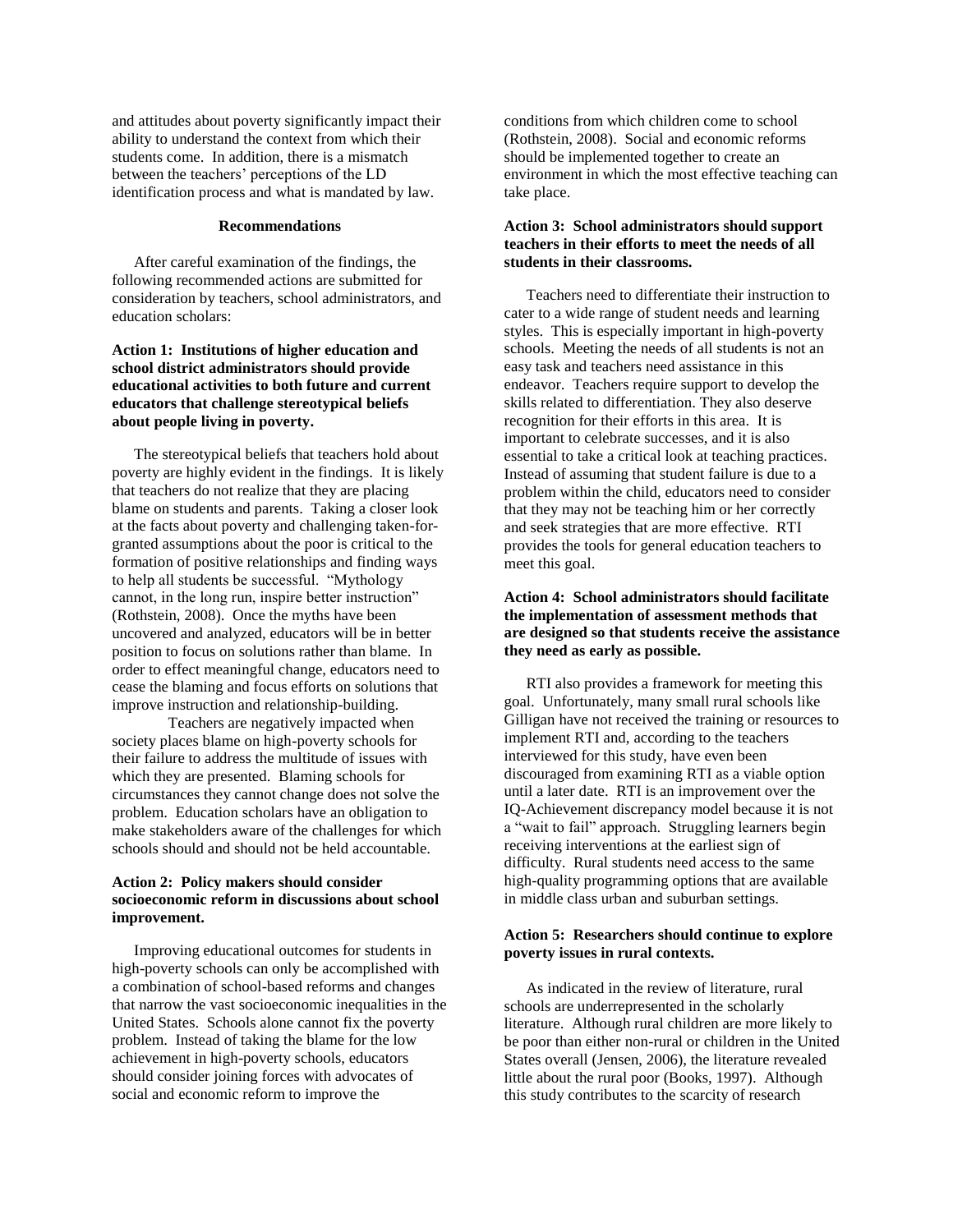regarding rural poverty and its effects on the education of children, it is only a start. There is much work to be done related to high-poverty, rural schools.

#### **Conclusions**

The research findings suggest that the teachers in the Gilligan School District ressemble many teachers across the country. They care about their students and they work hard to help their students succeed. Many positive student-centered practices are employed at Gilligan. In relation to poverty issues, the teachers' reactions range from sympathy and

nurturing to placing blame on the parents or the students themselves.

As far as the identification of learning disabilities is concerned, the teachers at Gilligan describe practices that reflect good intentions, such as implementing traditional pre-referral interventions. As the findings reveal, however, practice far from followed the letter of the law. Professional development opportunities for current teachers and appropriate educational opportunities for pre-service teachers have the potential to improve the LD identification process in all schools. Additional research on high-poverty rural schools is needed in order to develop teachers' knowledge and skills in this critical area.

#### **References**

- Bateman, B. (2005). The play's the thing. *Learning Disabilities Quarterly, 28*(2), 93-95.
- Bocian, K. M., Beebe, M. E., McMillan D., & Gresham, F. M. (1999). Competing paradigms in learning disabilities classification by schools and the variations in the meaning of discrepant achievement. *Learning Disabilities Research & Practice, 14*(1)*,* 1-14.
- Bogdan, R., & Biklen, S. K. (2006). *Qualitative research for education: An introduction to theories and methods* (5<sup>th</sup> ed.). Needham Heights, MA: Allyn & Bacon.
- Books, S. (1997). The other poor: Rural poverty and education. *Educational Foundations, 11*(1), 73- 85.
- Diffily, D., & Perkins, H. (2002). Preparing to teach in urban schools: Advice from urban teachers. *Teacher Education and Practice: The Journal of the Texas Association of Colleges for Teacher Education, 15*(1-2), 57-73.
- Dombrowski, S. C., Kamphaus, R. W., & Reynolds, C. R. (2004). After the demise of the discrepancy: Proposed learning disabilities diagnostic criteria. *Professional Psychology: Research and Practice, 35*(4), 364-372.
- Fletcher, T., & Navarrete, L. (2003). Learning disabilities or difference: A critical look at the issues associated with the misidentification and placement of Hispanic students in special education programs. *Rural Special Education Quarterly, 22*(4), 37-46.
- Fuchs, D. M., Mock, D., Morgan, P. L., & Young, C. L. (2003). Responsiveness-to-intervention:

Definitions, evidence, and implications for the learning disabilities construct. *Learning* 

- *Disabilities: Resource & Practice, 18*(3), 157-171.
- Fuchs, L.S., & Fuchs, D. (2006). Implementing responsiveness to intervention to identify learning disabilities. *Perspectives, 32*(1), 39–43.
- Gibboney, R.A. (2008, September). Why an undemocratic capitalism has brought public education to its knees: A manifesto. *Phi Delta Kappan, 90*(1), 21-31.
- Harris, J. D., Gray, B. A., Davis, J. E., Zaremba, E. T., & Argulewicz, E. N. (1997). The exclusionary clause and the disadvantaged: Do we try to comply with the law? *Journal of Learning Disabilities, 21*(9)*,* 581-583.
- Jensen, L. (2006). At the razor's edge: Building hope for America's rural poor [Electronic Version]. *Rural Sociology's Quarterly Publication, 1*(1).
- Lerner, J.W., & Johns, B. (2009). *Learning disabilities and related mild disabilities: Characteristics, teaching strategies, and new directions.* Boston, MA: Houghton Mifflin Harcourt Publishing Company.
- Lott, B. (2002). Cognitive and behavioral distancing from the poor [Electronic version]. *American Psychologist, 57*(2)*,* 100-110.
- Merriam, S.B. (2009). *Qualitative research: A guide to design and implementation.* Jossey-Bass: San Francisco.
- O'Hare, W.P. (2009). *The forgotten fifth: Child poverty in rural America.* Durham, NH: Carsey Institute.